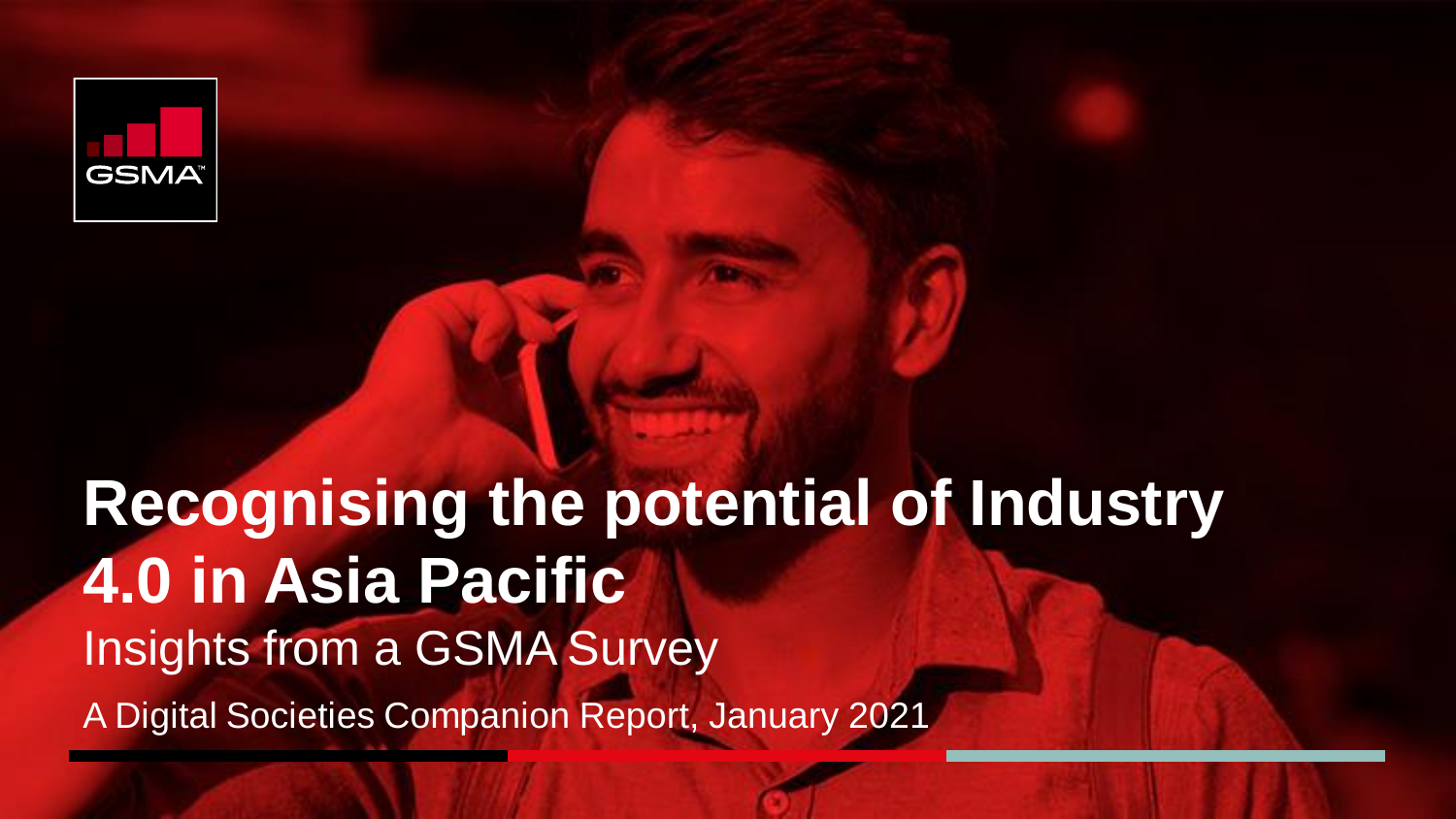

The GSMA represents the interests of mobile operators worldwide, uniting more than 750 operators with nearly 400 companies in the broader mobile ecosystem, including handset and device makers, software companies, equipment providers and internet companies, as well as organisations in adjacent industry sectors. The GSMA also produces the industry-leading MWC events held annually in Barcelona, Los Angeles and Shanghai, as well as the Mobile 360 Series of regional conferences.

For more information, please visit the GSMA corporate website at [www.gsma.com](http://www.gsma.com/)

Follow the GSMA on Twitter: @GSMA

Authors

**Jeanette Whyte**, Head of Public Policy, Asia Pacific **Christiaan Segura**, Director, Public Policy, Asia Pacific **Vidhi Sharma**, Government Affairs Project Coordinator, Asia Pacific

**Kenechi Okeleke**, Director, Social and Regional Research

### **GSMA Intelligence**

GSMA Intelligence is the definitive source of global mobile operator data, analysis and forecasts, and publisher of authoritative industry reports and research. Our data covers every operator group, network and MVNO in every country worldwide – from Afghanistan to Zimbabwe. It is the most accurate and complete set of industry metrics available, comprising tens of millions of individual data points, updated daily.

GSMA Intelligence is relied on by leading operators, vendors, regulators, financial institutions and third-party industry players, to support strategic decision-making and long-term investment planning. The data is used as an industry reference point and is frequently cited by the media and by the industry itself. Our team of analysts and experts produce regular thought-leading research reports across a range of industry topics.

[www.gsmaintelligence.com](http://www.gsmaintelligence.com/) [info@gsmaintelligence.com](mailto:info@gsmaintelligence.com)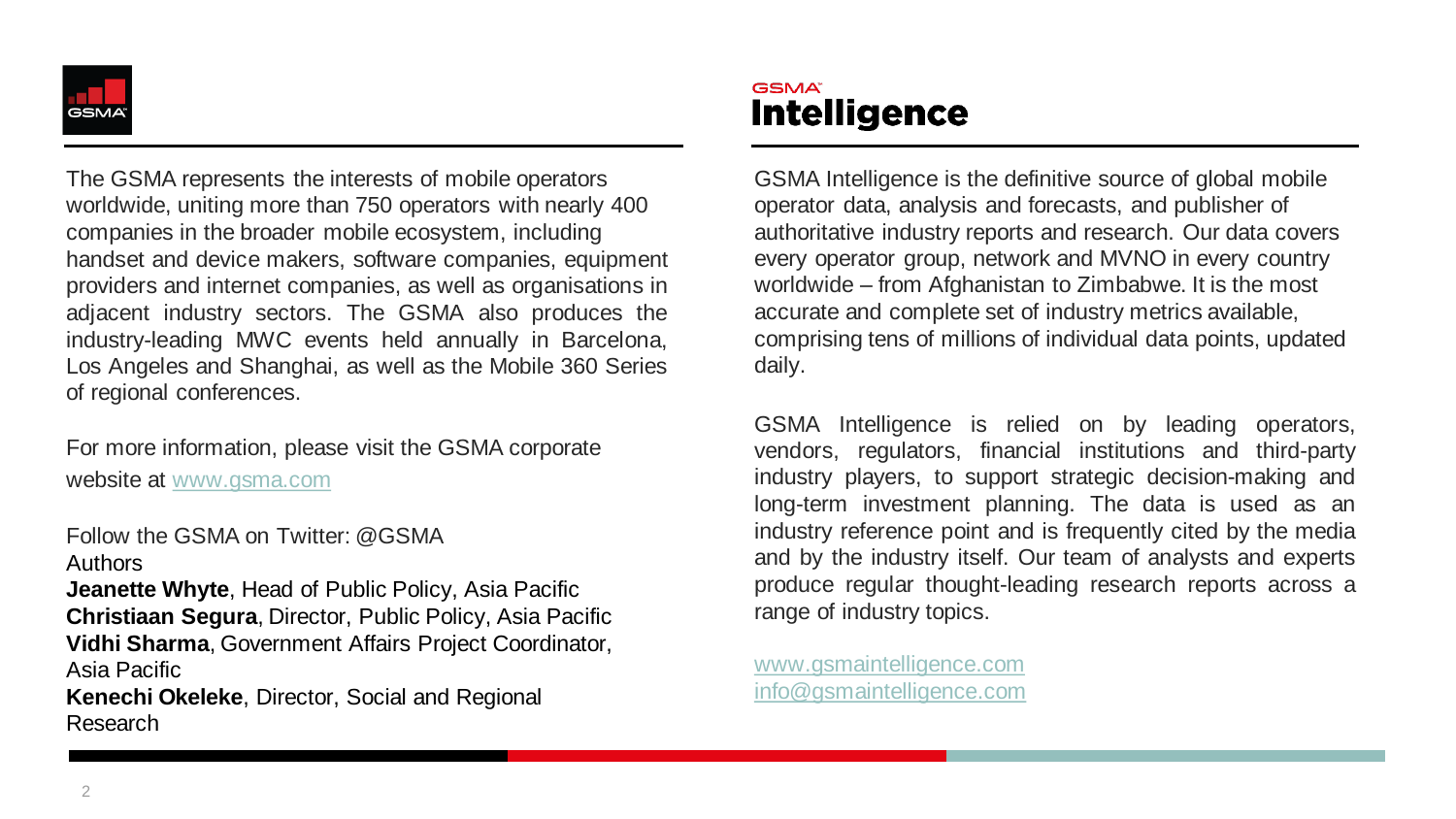

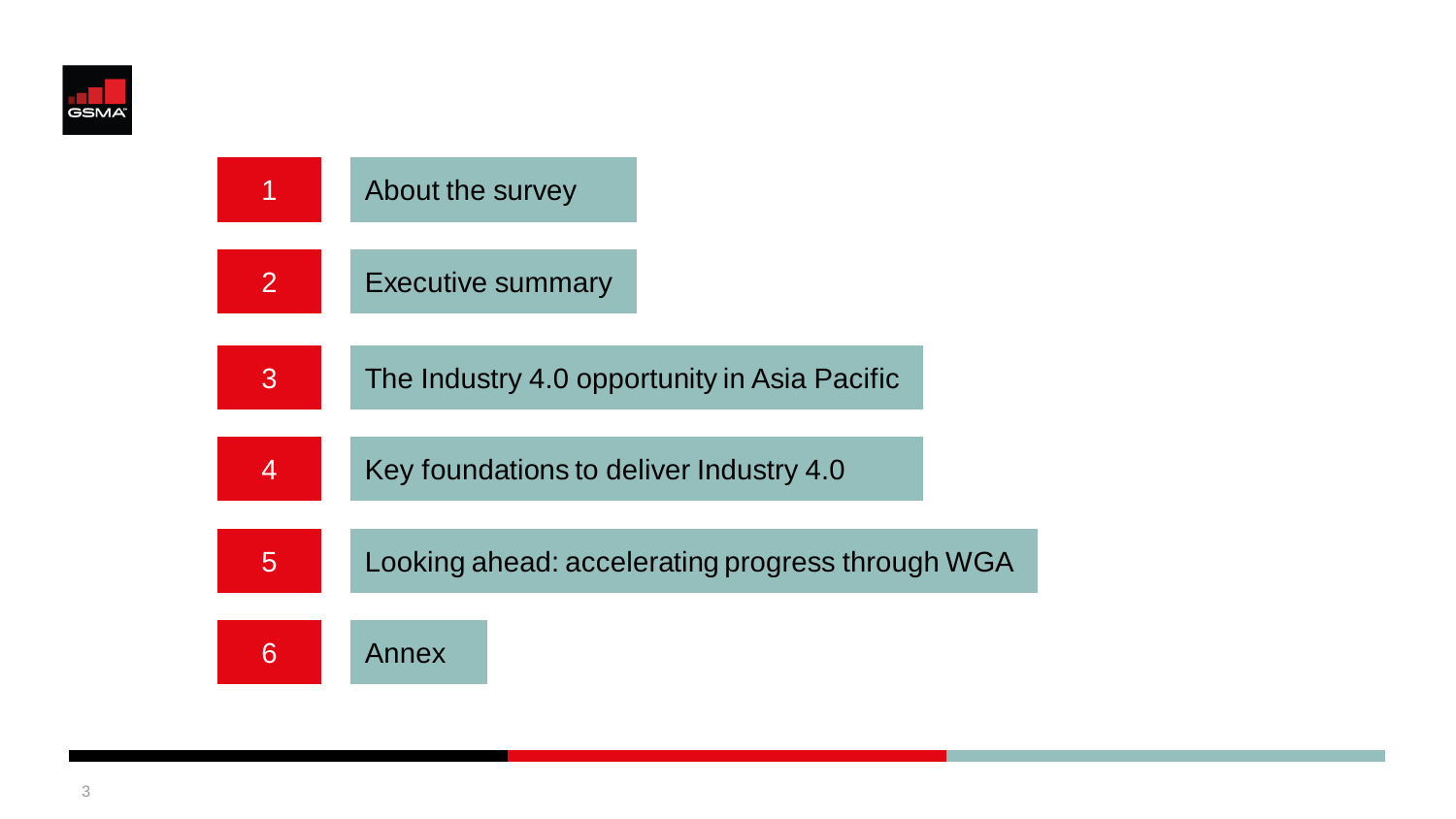

### **1. About the survey**

Responses from 31 stakeholders in the 11 target countries that have been the focus of the Digital Societies report series.



- This is a supplementary report to the 5<sup>th</sup> Digital [Societies](https://www.gsma.com/asia-pacific/resources/apac-digital-societies-2020/) Report published in November 2020.
- In May 2020, GSMA sent questionnaires to government agencies, mobile operators and other digital ecosystem players in Asia Pacific to understand the roles of a **'Whole-of-Government approach (WGA)'** and **'Implementation of Industry 4.0'** in advancing digital societies in the region.
- Respondents included 14 government agencies and 17 local and global industry players.
- **The survey explored four key areas:**
	- What are the key digital foundations that need to be in place to deliver Industry 4.0 visions in the focus countries?
	- What are the current approaches by policymakers to deliver Industry 4.0?
	- What and where are the pinch points in the delivery of Industry 4.0?
	- What are the new approaches to address these pinch points?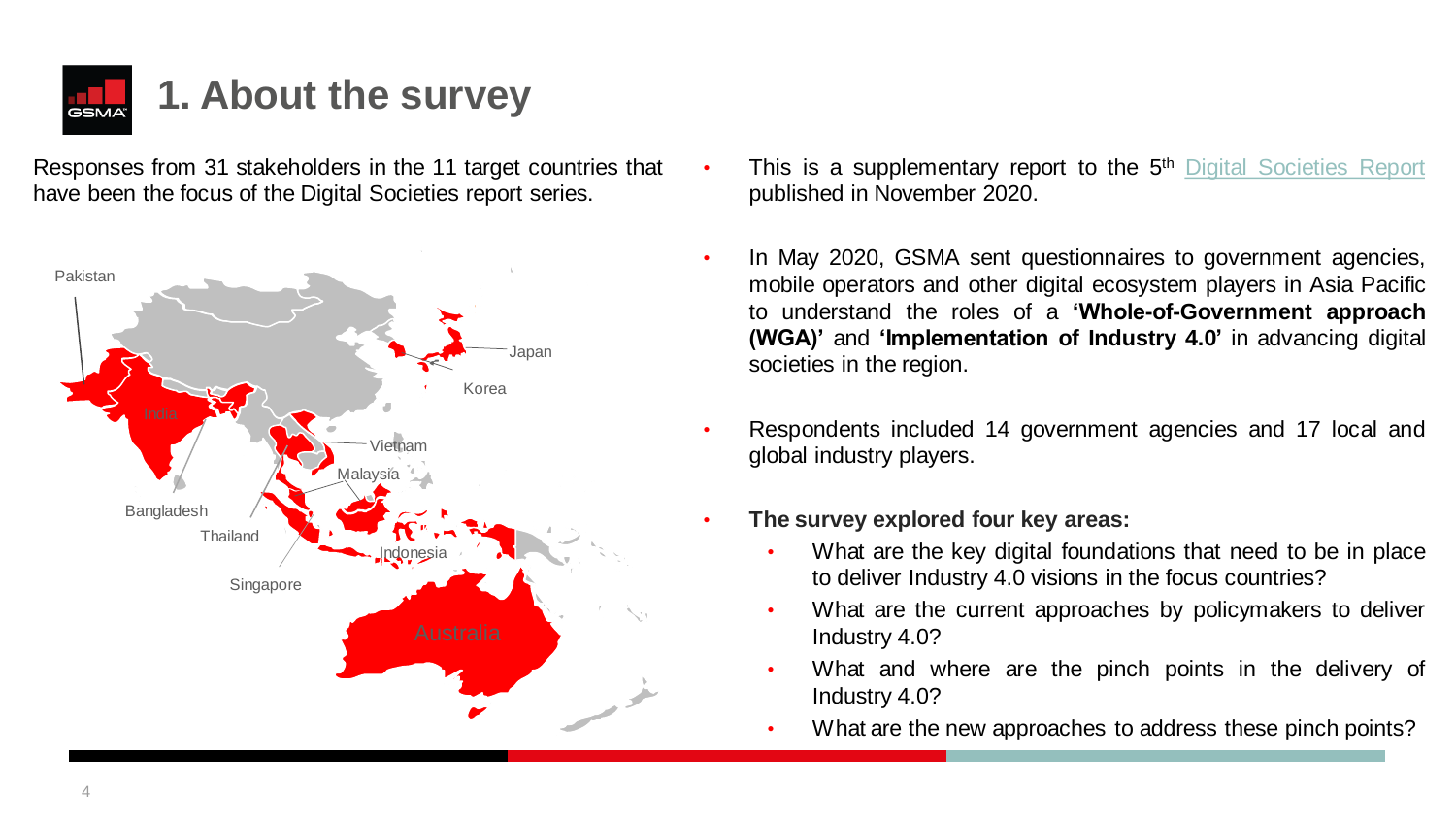

- Countries in Asia Pacific have established frameworks on a national level, recognising the potential of Industry 4.0 to help prepare economic structures for greater productivity and resilience. This will be crucial in the efforts by governments to stimulate economic recovery and build resilient economies for the future post-Covid-19.
- Majority of government agencies and industry players expect Industry 4.0 objectives to be delivered within the next five years. This will rely on effective regulatory frameworks, such as making new spectrum available for enhanced connectivity, and increasing innovations in new solutions.
- Connectivity is a foundational element of a digital society and, by extension, Industry 4.0. Mobile operators have played a critical role in delivering high quality connectivity in the region, having invested in widespread 4G networks and currently doing the same for 5G.
- Leadership and accountability are essential for success. Some countries have adopted a top-down strategy (from the office of prime minister or president) for setting national policies to facilitate collaboration across government and increase engagement with non-government stakeholders.
- WGA is vital to accelerate progress on Industry 4.0 objectives. The case for a WGA hinges on the premise that collaboration across public service agencies to achieve a mutual goal and unified government response is key to the successful implementation of Industry 4.0.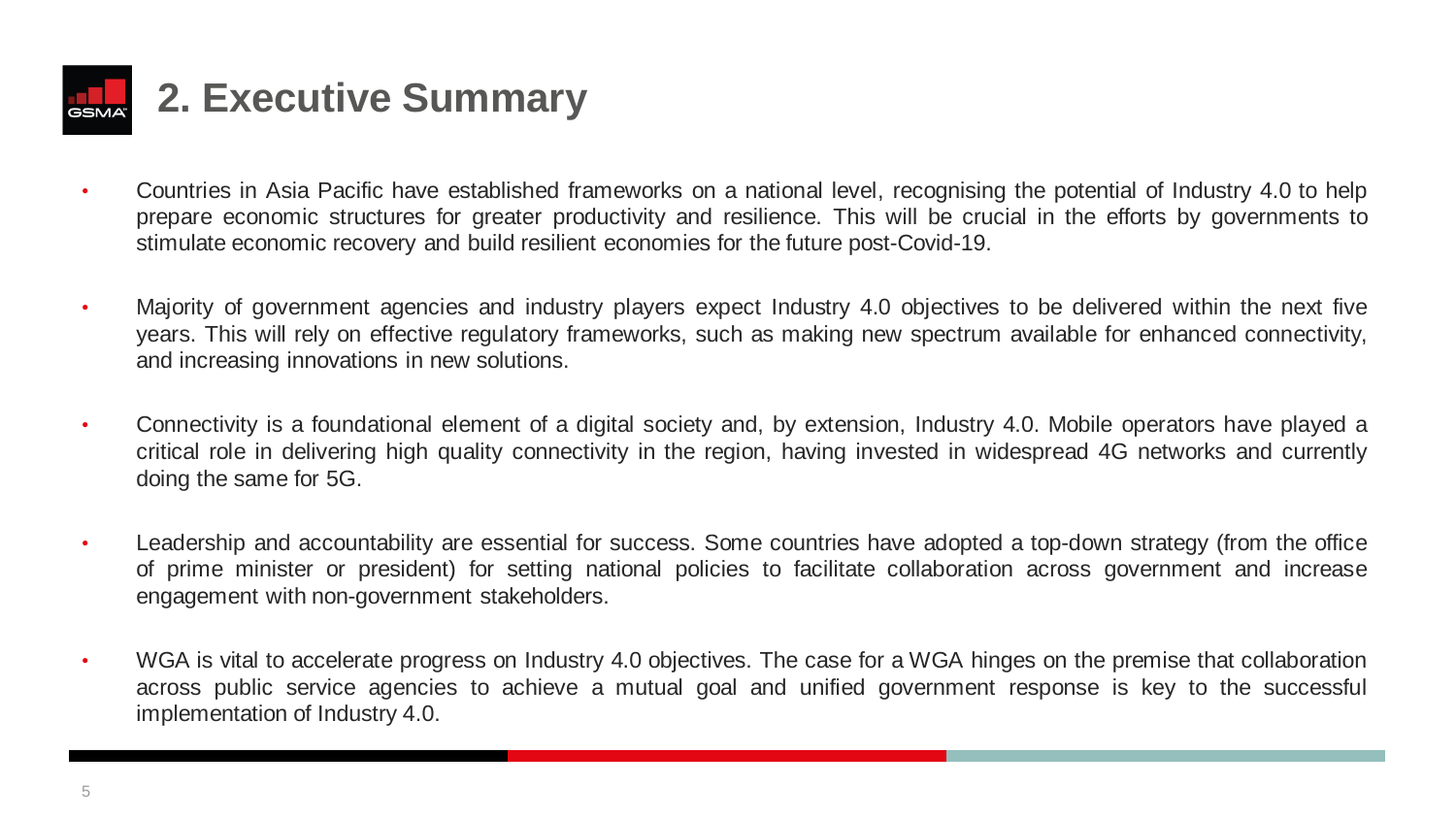

**The industrial revolutions: on the cusp of Industry 4.0** 



• There are several definitions for the concept of Industry 4.0. However, two thirds of respondents to the GSMA survey identified with the following definition:

> *"The fourth industrial revolution or Industry 4.0 describes the exponential changes to the way we live, work, and relate to one another due to the adoption of cyber-physical systems, the Internet of Things (IoT) and the Internet of Systems"*.

- Intelligent connectivity will be key to realising Industry 4.0. This describes the fusion of advanced networks (e.g 4G and 5G), AI and IoT.
- The intelligent connectivity era has begun in Asia Pacific and will build momentum in the 2020s, facilitating the delivery of Industry 4.0 in the region.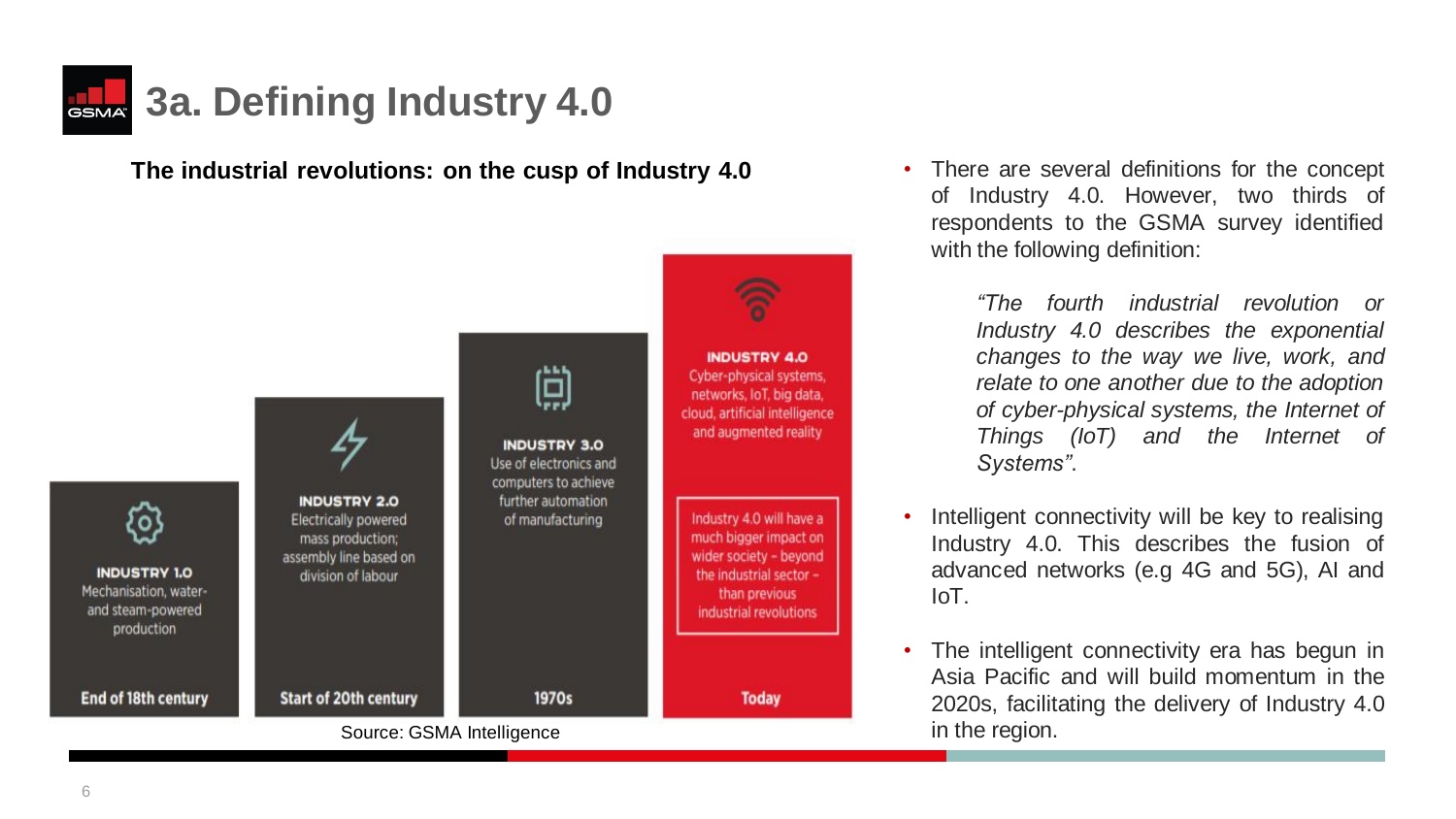

### **3b. Summary of Industry 4.0 visions in Asia Pacific**

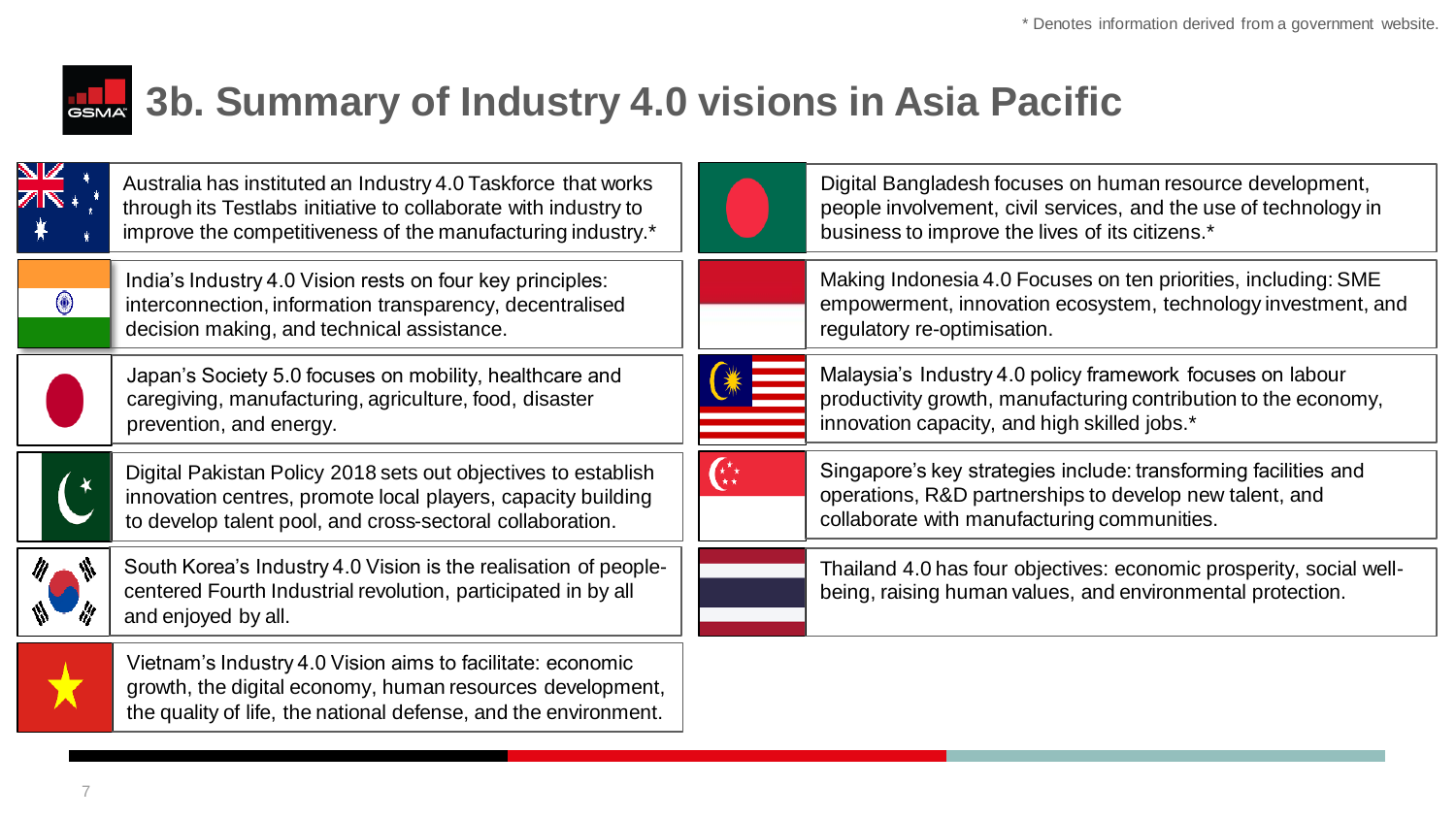

**Survey Insight Majority of respondents expect the objectives of Industry 4.0 to be delivered in their market by 2025**



- The articulation of an Industry 4.0 vision is a good first step in the process. Beyond that, many governments in the region have begun laying the Industry 4.0 foundation by updating regulatory frameworks and announcing plans to make new spectrum available for enhanced connectivity.
- A WGA is essential for this process as having all Ministries work together may avoid siloed, duplicative efforts that would otherwise slow down progress. Additionally, a forward-leaning regulatory regime has the potential to incentivise further investment by industry, speeding deployment of new technology.
- In order to utilise WGA, many countries, including Japan, Korea and Singapore, have formed Industry 4.0 task forces to facilitate collaboration.
- These developments, along with technological innovations, underscore the expectation among nearly two thirds of respondents that Industry 4.0 objectives will be delivered in their markets within the next five years.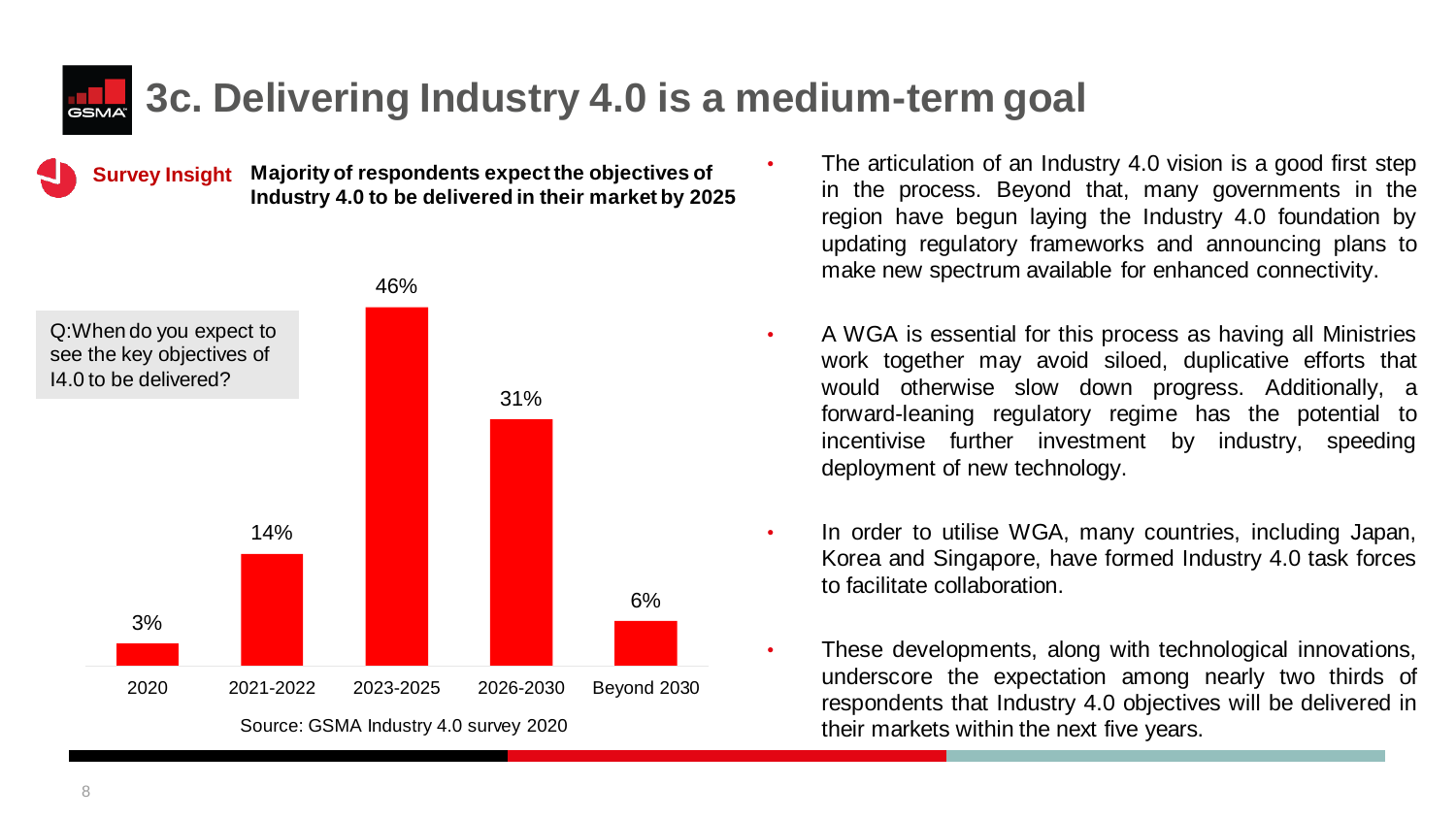## **3d. Industry 4.0 will drive post-Covid-19 recovery**

- The Covid-19 pandemic has severely impacted economic output in many countries in Asia Pacific and around the world. A World Bank forecast envisions a 5.2% contraction in global GDP in 2020 - the deepest global recession in decades.
- As countries bring the spread of the virus under control, helped by vaccines and social distancing measures, the focus of governments will shift to rebuilding the economy and laying the foundations for economic growth and resilience in a post-pandemic world.
- This view is supported by the majority of respondents to the GSMA survey who expect rebuilding of economies and addressing public health issues to remain priorities for the foreseeable future.

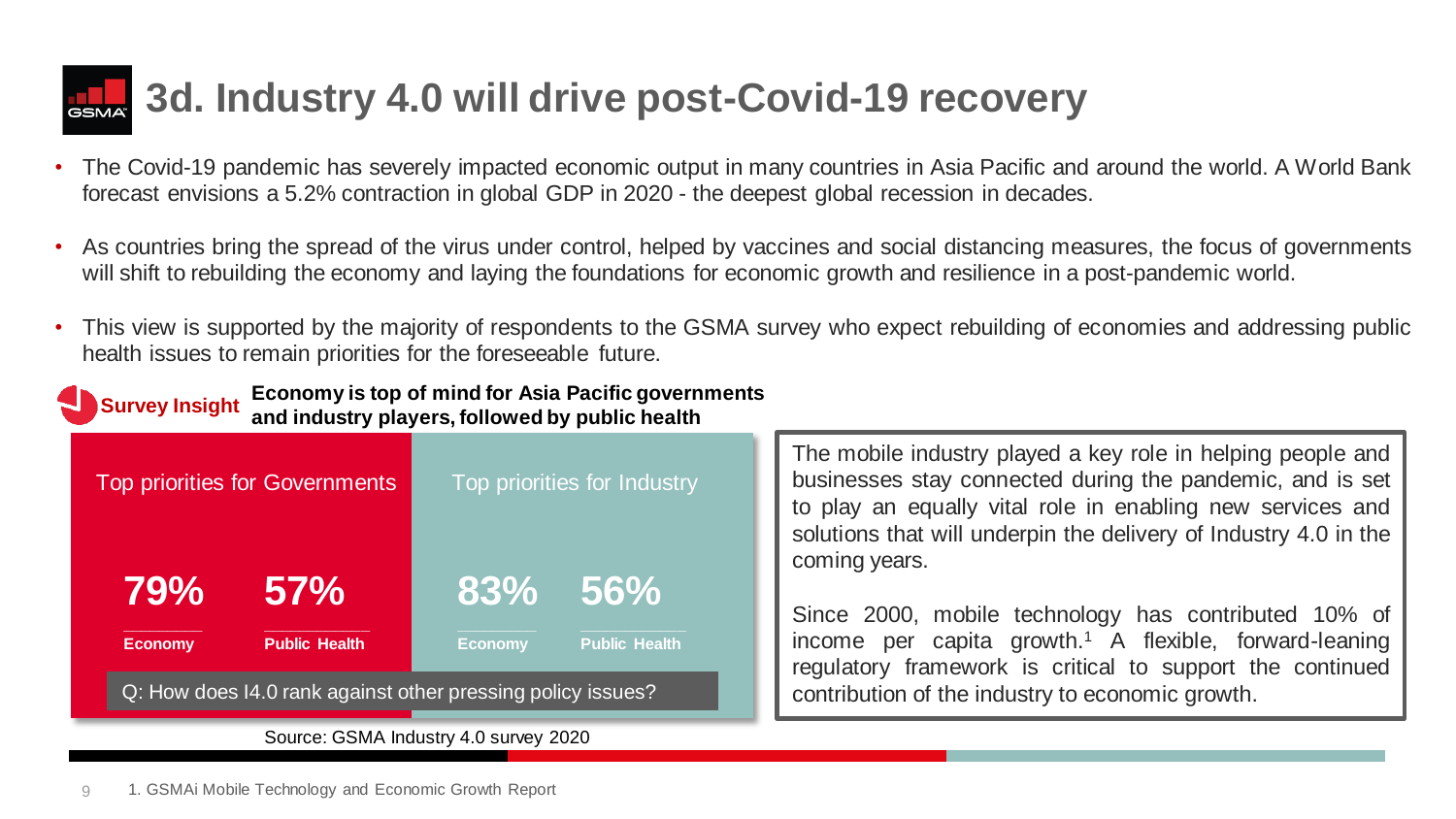## **4a. Connectivity is the foundation for Industry 4.0**

- Connectivity is a foundational element of a digital society and, by extension, Industry 4.0. The majority of respondents to the GSMA survey view a national high-speed broadband network covering more than 90% of the population, and underpinned by forwardleaning regulatory framework and cross-sector collaboration, as essential to realising Industry 4.0 ambitions.
- Mobile operators have played a critical role in delivering high quality connectivity in the region, having invested in widespread 4G networks and currently doing the same for 5G. Beyond connectivity infrastructure, mobile operators are also investing in technologies that support Industry 4.0 solutions, such as IoT and Mobile Edge Computing (MEC).
- 4G will continue to expand the reach of mobile, making it an important driver for wider digital inclusion. More advanced Industry 4.0 use cases, such as autonomous driving and smart factory, need to be delivered by URLLC and MEC, for which 5G is best suited.

### **Survey Insight Broad consensus on the importance of connectivity**

| <b>Key Foundations for Industry 4.0</b>                                                           |                                       |                                                    |                                  | 56% of respondents believe that 4G and 5G are essential to<br>delivering Industry 4.0.                                                                                                |
|---------------------------------------------------------------------------------------------------|---------------------------------------|----------------------------------------------------|----------------------------------|---------------------------------------------------------------------------------------------------------------------------------------------------------------------------------------|
| <b>88%</b><br><b>National High-</b><br>speed Broadband                                            | 77%<br>Regulatory<br><b>Framework</b> | 73%<br><b>Cross-sector</b><br><b>Collaboration</b> | 64%<br><b>National</b><br>Agenda | Replacing outdated regulations with flexible, forward-leaning<br>regulations, based on stakeholder input, in areas such as<br>spectrum, right-of-way and fiscal policies could assist |
| Q: How important are the following key digital foundations to the<br>delivery of the I4.0 vision? |                                       |                                                    |                                  | countries in realising the potential of 4G, 5G, and Industry 4.0.                                                                                                                     |
| Source: GSMA Industry 4.0 survey 2020                                                             |                                       |                                                    |                                  |                                                                                                                                                                                       |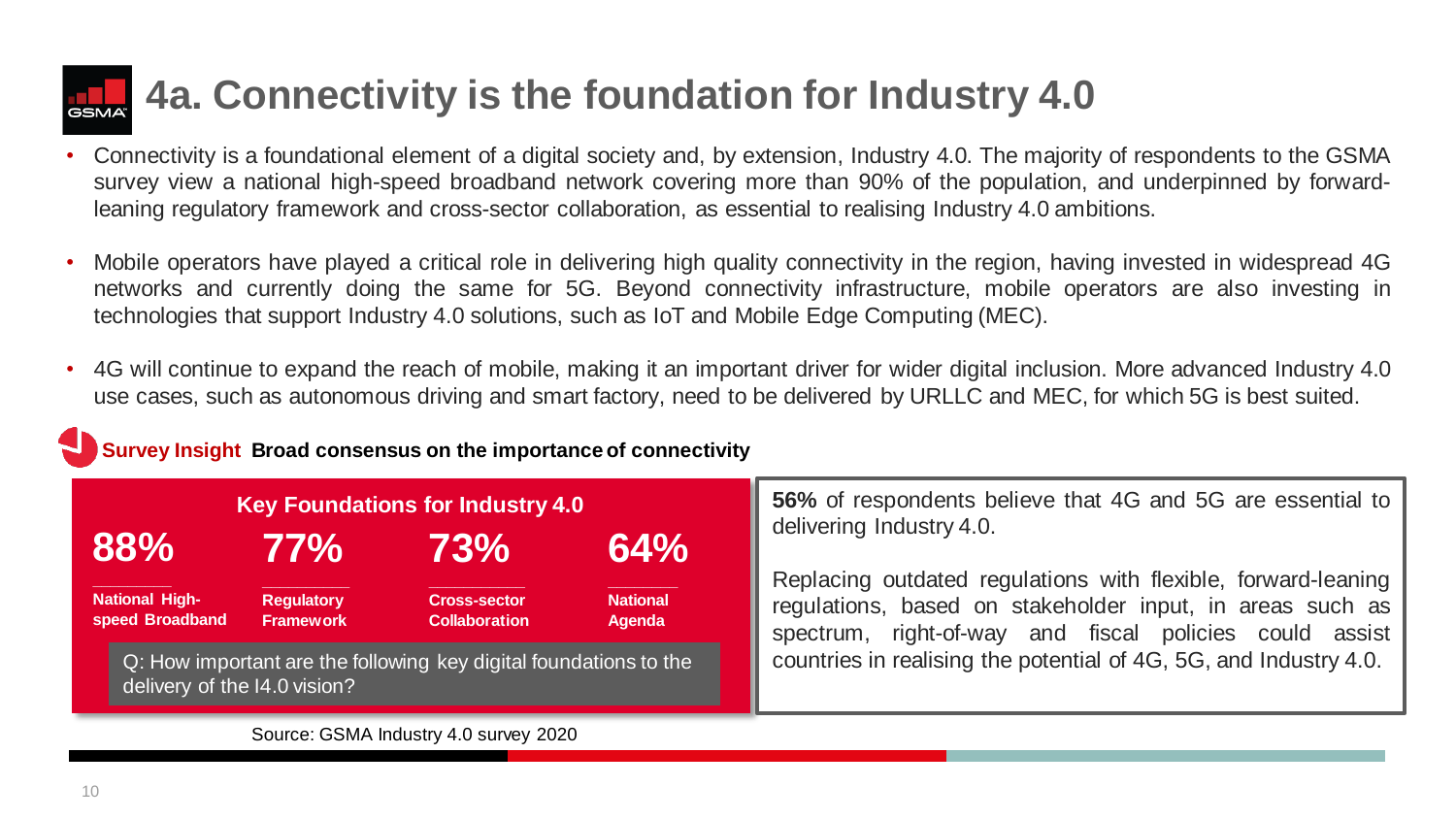## **4b. Leadership and accountability are key success factors**

Respondents highlighted the lack of ownership, responsibility and accountability as main challenges to the delivery of Industry 4.0. To address these challenges, some countries such as Japan, have adopted a top-down strategy (from the office of prime minister or president) for setting national policies to facilitate collaboration across government and increase engagement with non-government stakeholders.

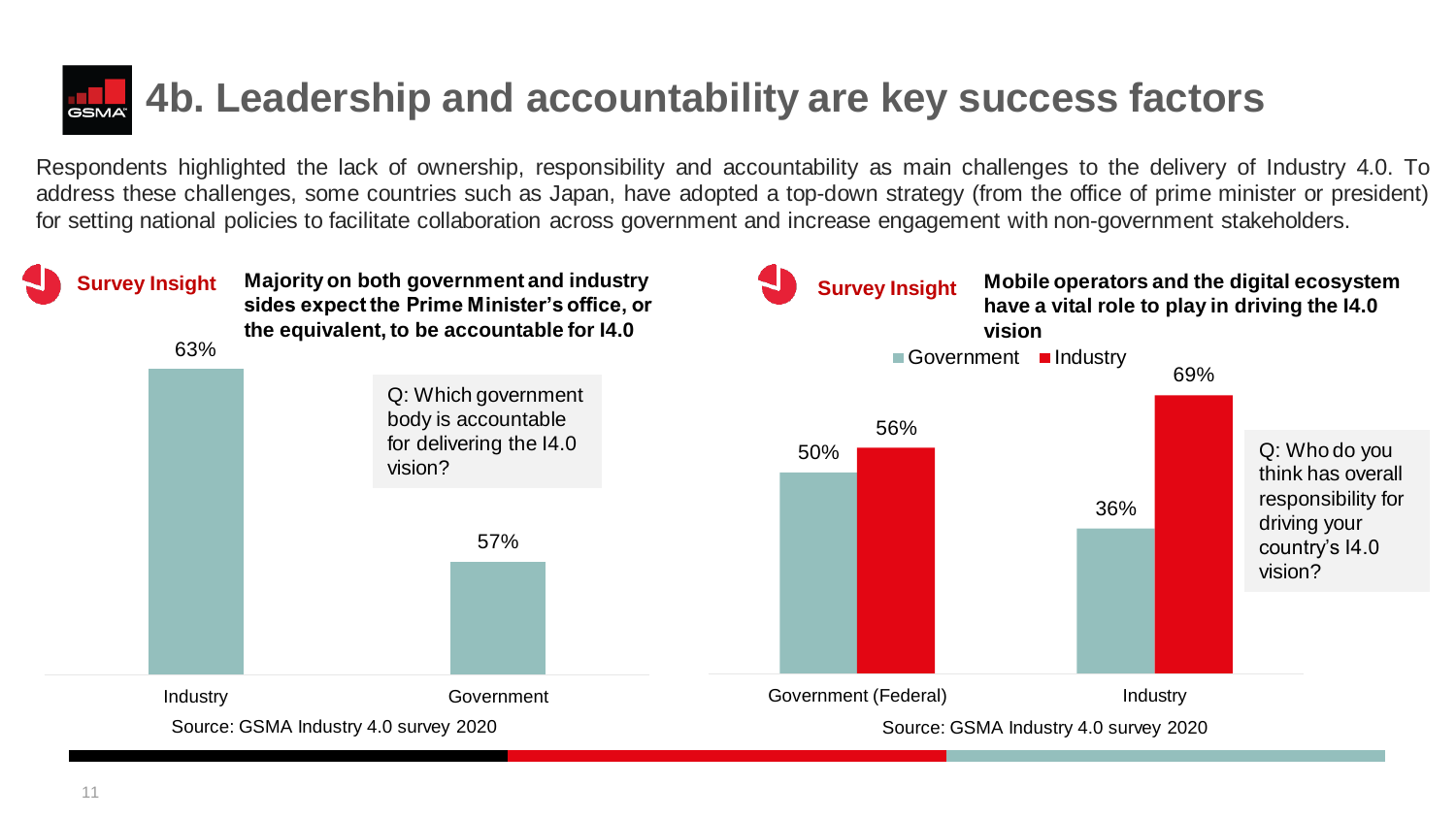### **4c. The benefits of Industry 4.0 will be widespread**

**Industry 4.0 will have a profound impact on society**

0% 20% 40% 60% 80% 100% **Manufacturing** eGovernment Services Retail Societal/Community Progres **Healthcare** Automotive Electronics Aerospace **Telecommunications** Energy **Agriculture** ■Industry Government Q: To what extent will the following sectors benefit from I4.0 in your country?

- Unsurprisingly, a majority of respondents believe that the telecommunications and manufacturing sectors will receive very significant benefits from Industry 4.0.
- However, Industry 4.0 has the potential to benefit multiple sectors and society at large, a feature unique to Industry 4.0 relative to previous industrial revolutions.
- Telecommunications networks, and mobile in particular, sit at the centre of innovative technologies and solutions to address society's challenges. From smart agriculture and smart health solutions to smart manufacturing and e-government services, the impact of mobile-enabled Industry 4.0 solutions may be felt across society.
	- Given the impact that Industry 4.0 will have on people's everyday lives beyond industrial processes, coordinated governments actions could drive efforts to meet overall targets through the alignment of policies and regulations that support the Industry 4.0 vision.

**Survey Insight**

Source: GSMA Industry 4.0 survey 2020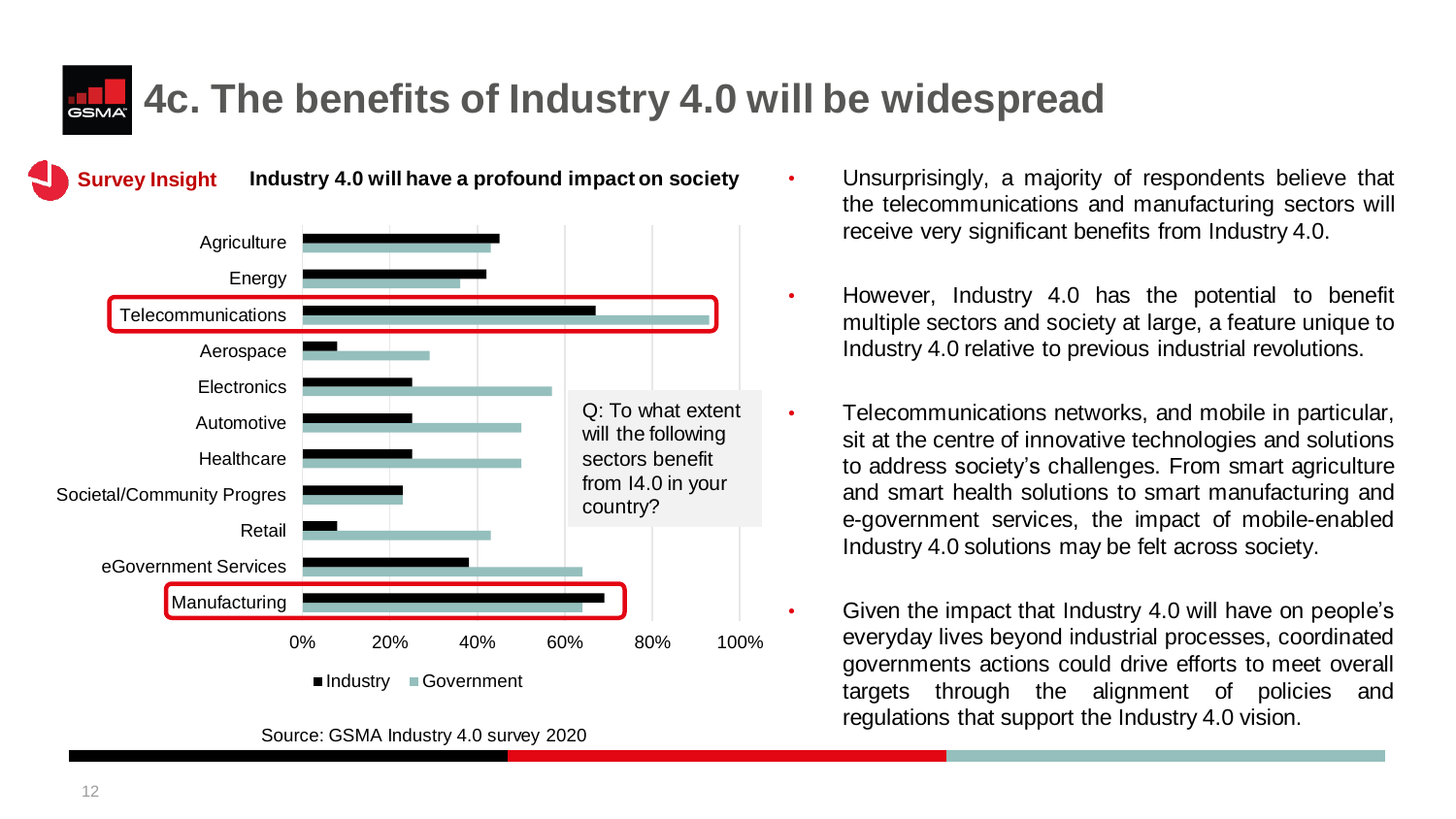## **5a. The journey to realising the benefits of Industry 4.0**

## **Key foundational pieces:**

- Wide spread intelligent connectivity.
- Forward-leaning regulatory regime.
- National Industry 4.0 agenda.
- Whole-of-Government implementation.

#### **Public-private collaboration**

Once the proper foundational pieces are in place, a collaborative effort between government and industry is important to help a country in achieving its Industry 4.0 goals.

### **Societal benefits**

Industry 4.0 has the potential to bring significant benefits to society as businesses integrate new digital solutions to drive productivity and efficiency, and governments seek new ways to engage with citizens.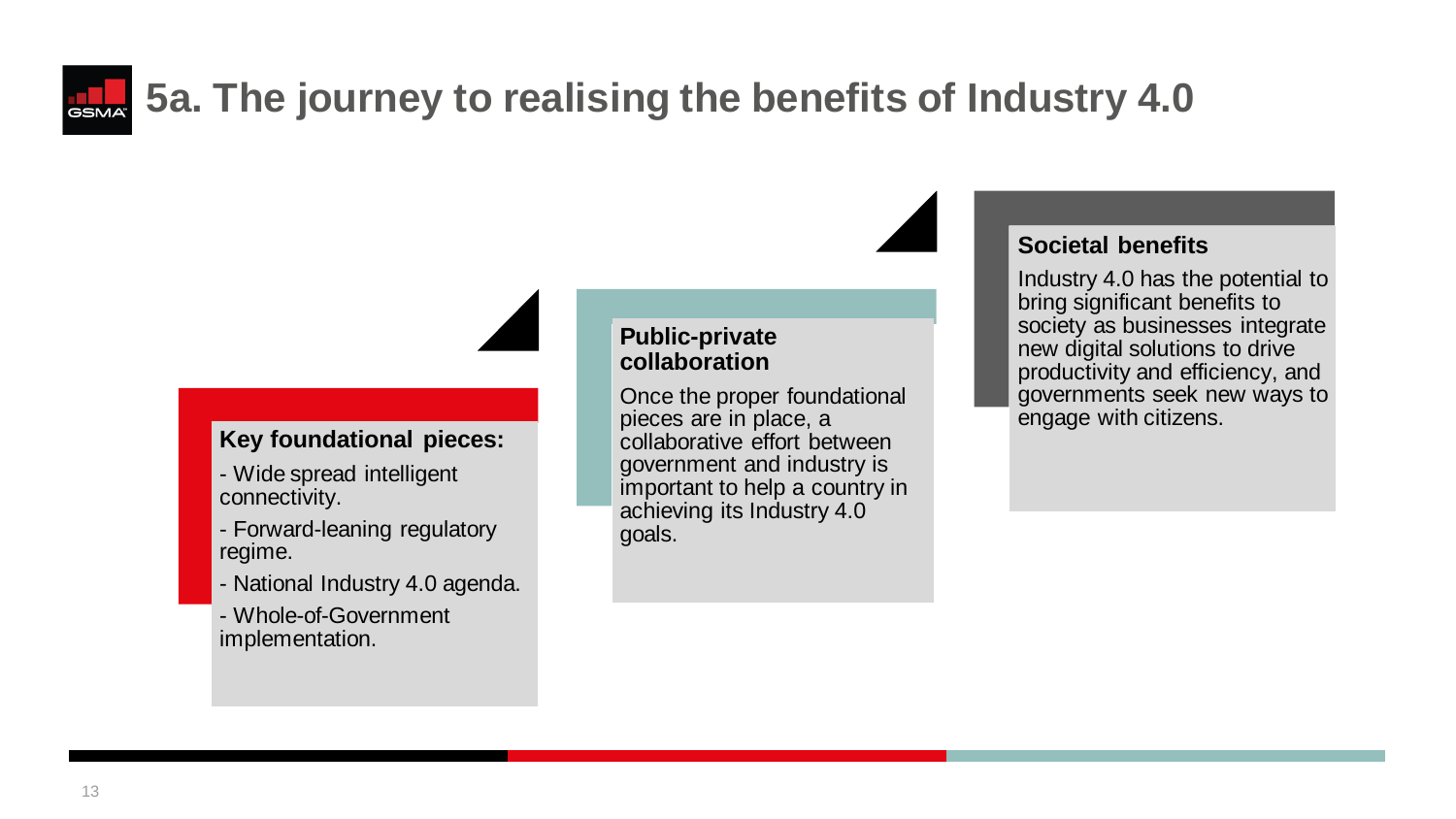

### **5b. WGA is vital to accelerate progress on Industry 4.0 goals**

### **Survey Insight**

**70%** of respondents believe WGA is extremely important to realise the objectives of Industry 4.0. **65%** of respondents are aware of a collaborative process already in place.

- A WGA means taking a cross-sectoral and cross-organisational view of the formulation and implementation of digitalisation policies and frameworks to realise intrinsic collaborative efficiencies, streamlining decision-making.
- Insights from the GSMA survey show that governments and industry players in Asia Pacific acknowledge the importance of a WGA in deliver Industry 4.0.
- The case for a WGA hinges on the premise that collaboration across public service agencies to achieve a mutual goal and unified government response is key to the successful implementation of Industry 4.0.
- For example, Ministries of public works can facilitate infrastructure deployment with flexible regulatory frameworks. Ministries of finance can cultivate a sustainable investment environment that builds national economic competitiveness. Ministries of trade policy that encourages crossborder data flows could drive economic growth.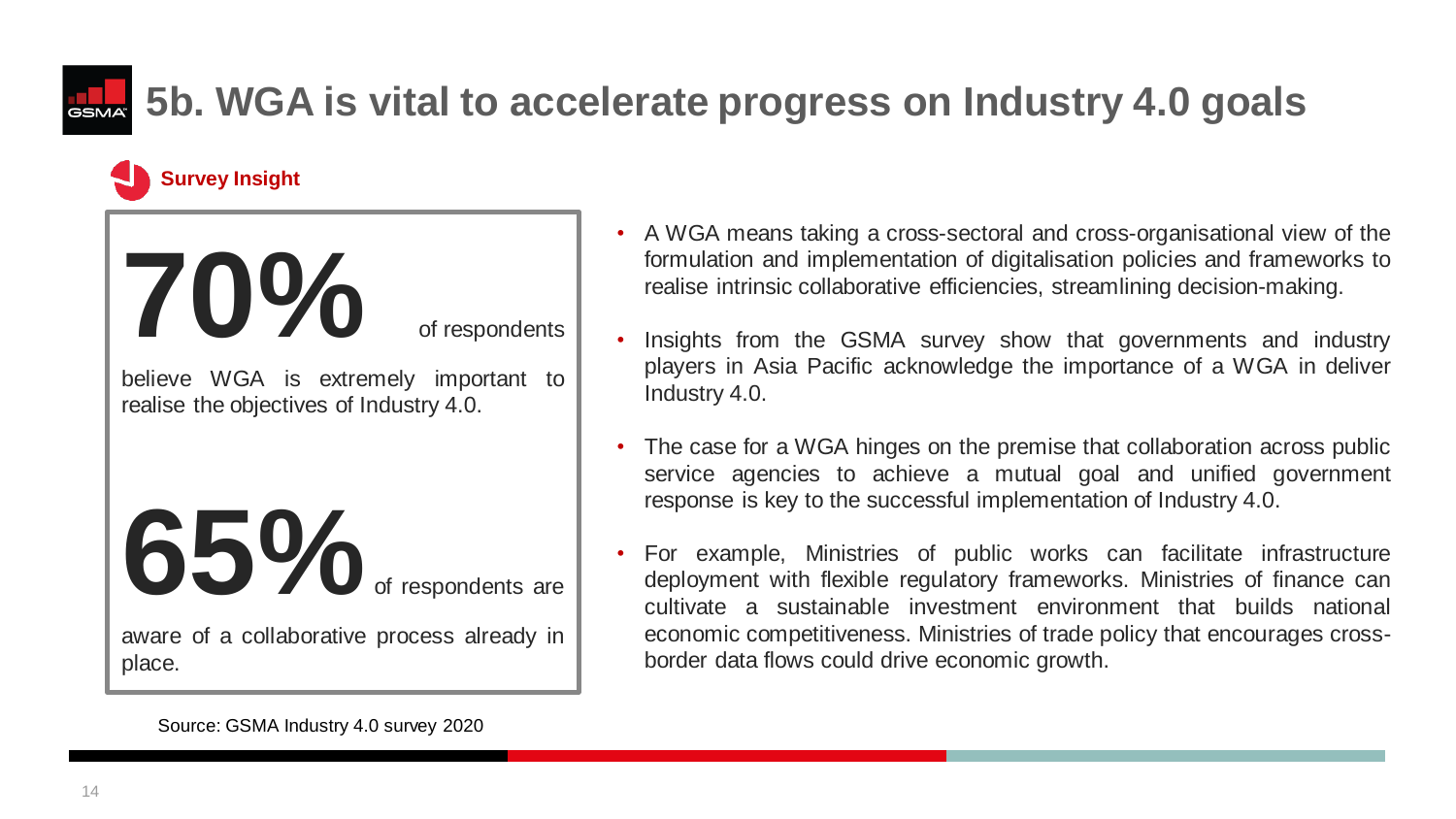**5c. Five key principles for an effective WGA strategy** 



- Provide effective leadership within government.
- Facilitate collaboration within the digital ecosystem.
- Build and sustain a supportive culture to implement policy on a WGA basis.
	- Ensure that the workforce is equipped with the right skills and knowledge for the digital age.
	- Communicate relevant information to all stakeholders.

Source: GSMA Intelligence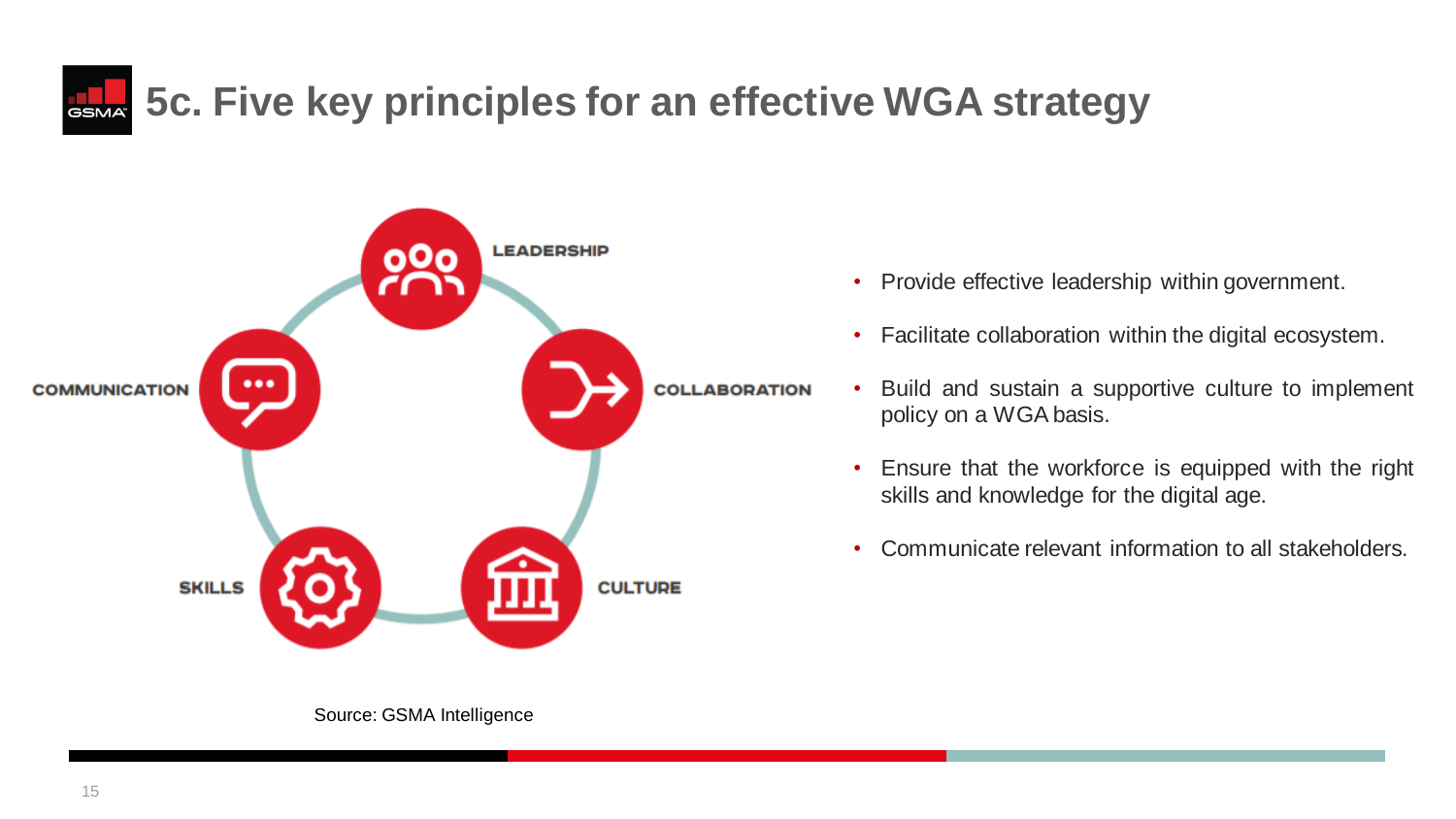

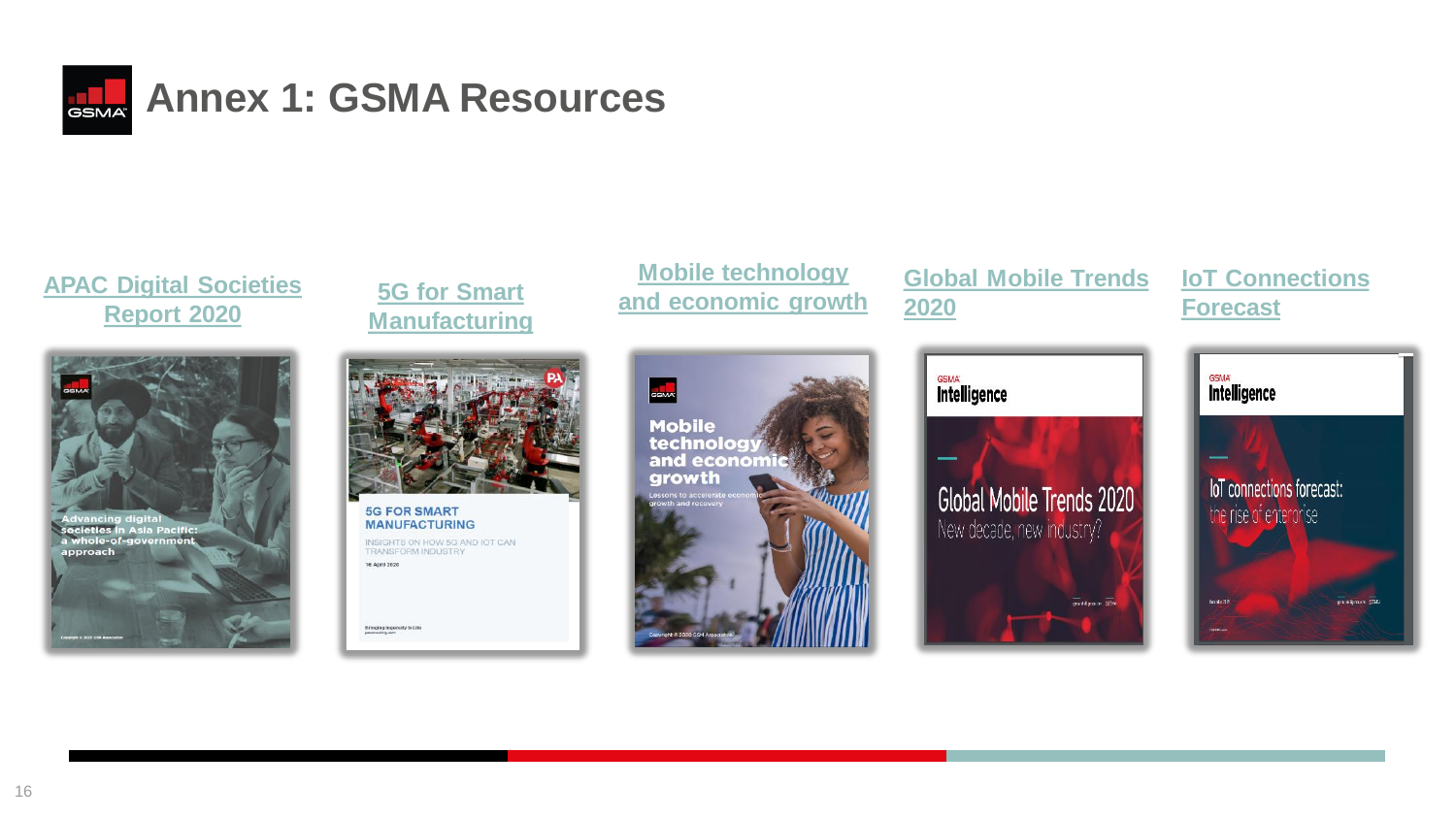

### **The key digital foundations that need to be in place to deliver the Industry 4.0 vision, including:**

- High-speed mobile networks (4G and 5G in particular).
- Policies/regulatory frameworks in place that enable the safety and security of data within and across borders.
- Digital talent (leaders, data scientists, technologists and engineers).

#### **The current approach by policymakers to deliver Industry 4.0:**

- Which government body is accountable for delivering the Industry 4.0 plans?
- Who are the key government stakeholders (i.e. ministries, quasi-government agencies and regulatory bodies) that have responsibility for delivering the Industry 4.0 plans?
- Are there any formal mechanisms (e.g. MoU, committees, processes) with government stakeholders? Are there any informal mechanisms (e.g. personal networks, discussions at other meetings)?
- Who are the non-government bodies that are critical to the delivery of the Industry 4.0 plans (e.g. telecoms industry, ICT businesses, manufacturing companies, educational bodies)? Is there a formal process between government and non-government stakeholders to ensure the Industry 4.0 plans are delivered? If so, describe the process.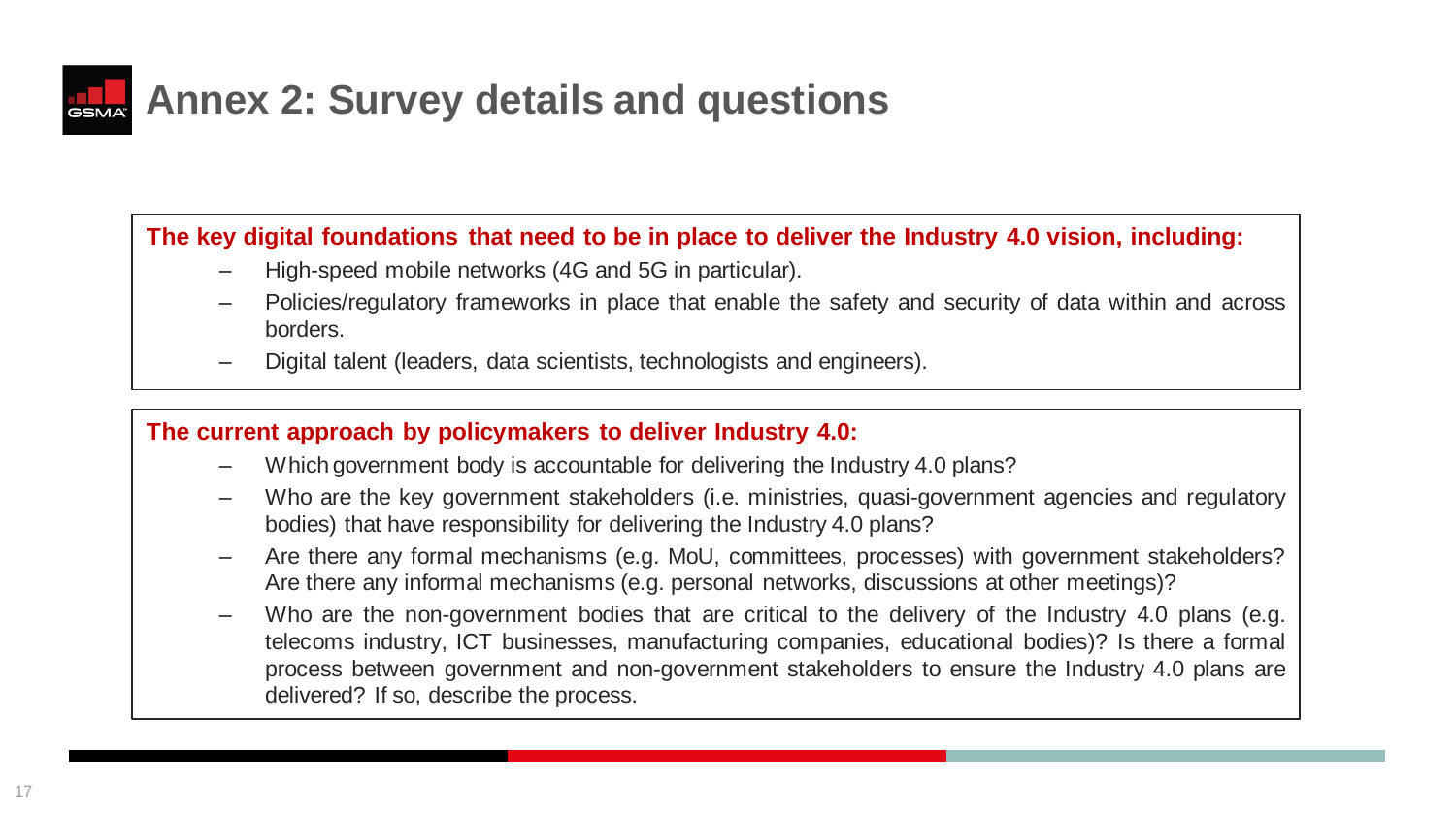

### **Annex 3: Survey details and questions (cont'd)**

#### **The pinch points in the delivery of the Industry 4.0 vision:**

- What are the main obstacles that are preventing the delivery of Industry 4.0 objectives?
- What is the impact of these obstacles for different agencies and organisations?
- What changes can be made to overcome these obstacles?

#### **New approaches to address roadblocks:**

- What measures would agencies consider to improve the success of meeting their Industry 4.0 vision?
- How are agencies working with partners across the globe to reduce regulatory barriers to trade in innovative products and services?